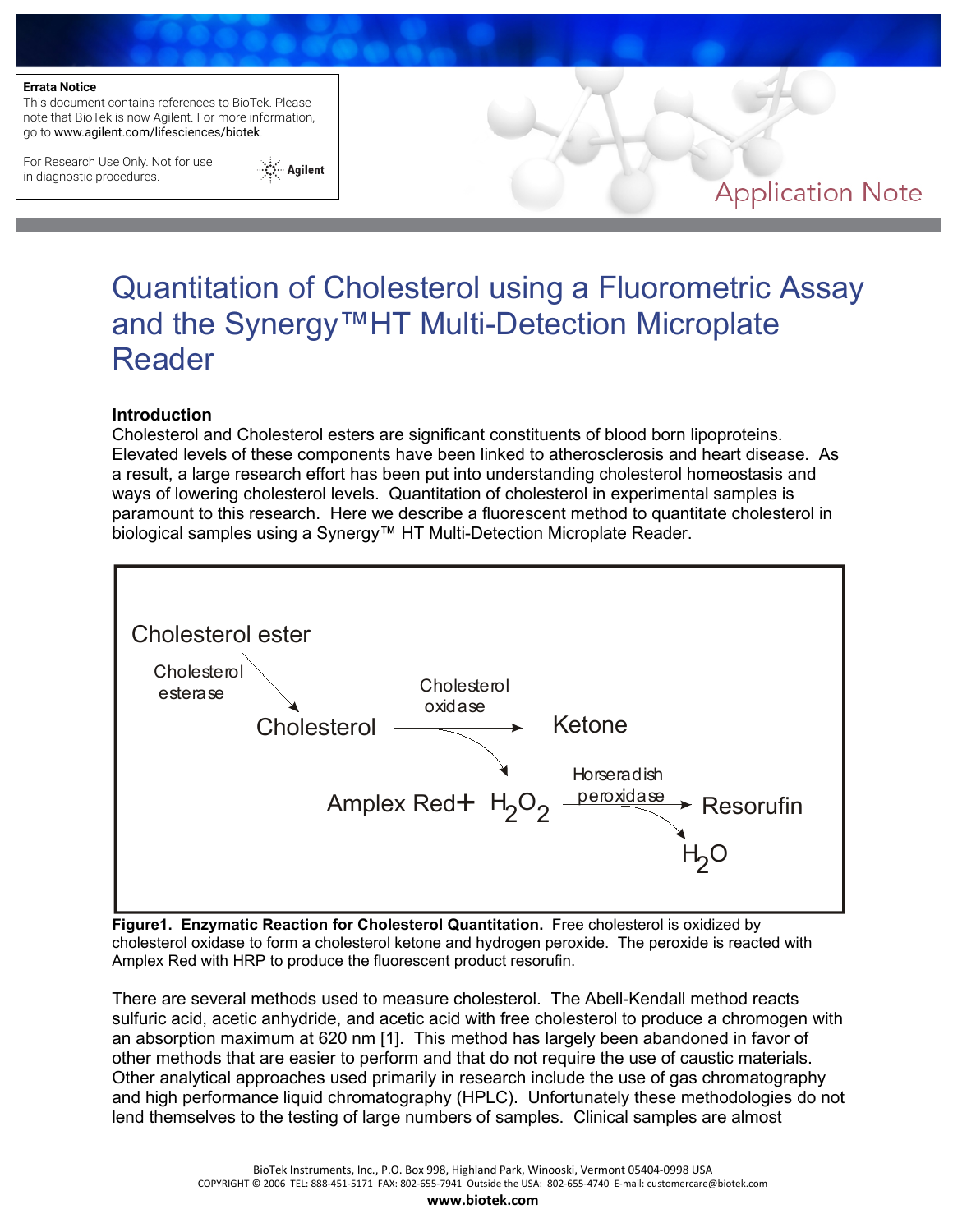universally tested using enzymatic methods, which first hydrolyze cholesterol esters to free cholesterol, and then oxidize cholesterol to cholest-4-ene-3-one and peroxide. In regards to detection, most assays measure peroxide formation with another enzymatic reaction. Commonly this reaction uses peroxidase to catalyze the oxidative coupling of 4-aminoantipyrene and phenol by hydrogen peroxide to form a quinoneimine dye, which has absorption maxima at 500 nm [1]. The cholesterol assay used in this study also employs an enzyme-linked process. Because cholesterol is often found in an esterified state, cholesterol esterase is used to hydrolyze any cholesterol ester present to free cholesterol. Free cholesterol is converted to cholest-4-ene-3 one ketone product by the action of cholesterol oxidase and in doing so generates hydrogen peroxide  $(H_2O_2)$ . Amplex red reagent and  $H_2O_2$  are converted to resorufin and water in a oneto-one stoichiometry by horseradish peroxidase (Figure 1). Resorufin is a highly fluorescent compound with absorption-maxima of 563 nm and a peak emission wavelength of 587 nm. Because the product generated is a fluorescent compound rather than a colorimetric moiety, it would be expected to be more sensitive.

# **Materials and Methods**

An Amplex<sup>®</sup> Red Cholesterol Kit (catalog number A-12216) was obtained from Molecular Probes (Eugene, OR). Several stock solutions were prepared according to the assay kit instructions. A 20 mM stock solution of Amplex Red was prepared by dissolving Amplex<sup>®</sup> Red reagent in dimethyl sulfoxide (DMSO). Reaction buffer (1X) is comprised of 0.1 M sodium phosphate (pH 7.4), 0.05 M sodium chloride, 5 mM cholic acid and 0.1% Triton  $^{\circledR}$  X-100 was prepared from a 5X concentrate supplied by the kit. Horseradish Peroxidase (HRP) (200 U/ml), cholesterol oxidase (200 U/ml) and cholesterol esterase (200 U/ml) stock solutions were prepared by dissolving the respective lyophilized powders in the necessary amount of 1X reaction buffer. A series of dilutions of cholesterol/cholesterol ester standard were made using 1X reaction buffer as the diluent. After the dilutions were prepared 50 µl of each concentration were placed into wells of a black opaque Costar 3915 microplate (Corning-Costar, Corning, NY) in replicates of 8. The reaction was initiated by the addition of 50  $\mu$  of a working solution that contained 300  $\mu$ M Amplex<sup>®</sup> Red reagent and 2 U/ml HRP, 2 U/ml cholesterol oxidase, and 0.2 U/ml cholesterol esterase in 1X reaction buffer. This results in a final concentration of 150  $\mu$ M Amplex<sup>®</sup> Red reagent in the reaction mix and a final reaction volume of 100 µl per well. Reactions were monitored using a Synergy™ HT Multi-Detection Microplate Reader (BioTek Instruments, Winooski, VT) in fluorescence mode. Kinetic assays were incubated at 37°C inside the Synergy™ HT Multi-Detection Microplate Reader with measurements every 5 minutes for a total of 60 minutes. Endpoint determinations were made after a 60-minute incubation at 37°C in the Synergy™ HT Multi-Detection Microplate Reader. Determinations were made from the top using a 530 nm, 25 nm bandwidth excitation filter and a 590, 35 nm bandwidth emission filter.

# **Results**

As demonstrated in Figure 2, samples containing a 25-µM mixture of cholesterol and cholesterol ester develop a significant amount of fluorescent signal over a period of 60 minutes. Fluorescence in these samples increased approximately 25 fold. Samples that lack any cholesterol develop considerably less signal, increasing less than 2 fold. The increase in signal of the samples lacking cholesterol is most likely due to nonspecific hydrolysis of the Amplex Red substrate.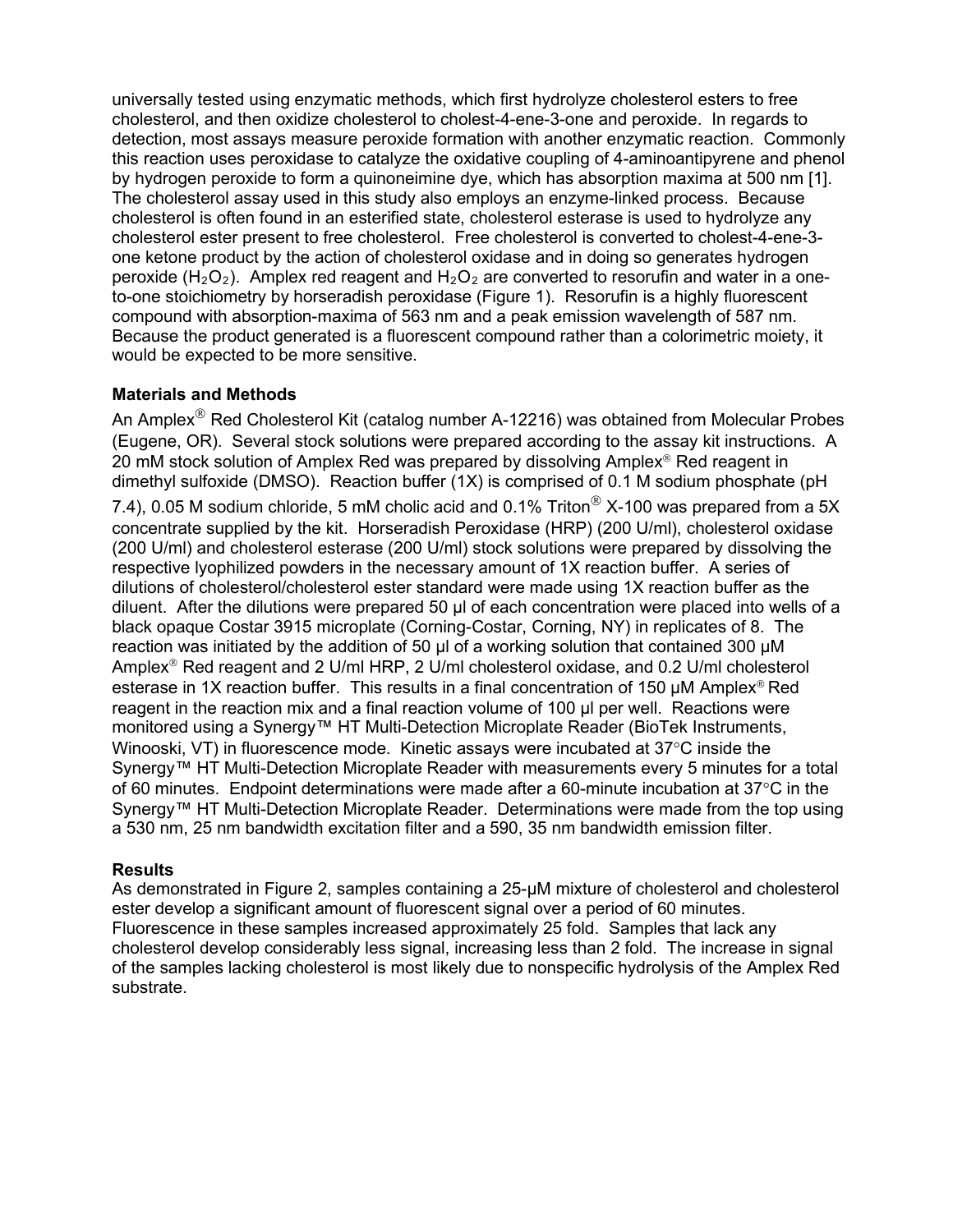

**Figure 2. Kinetic measurement of the fluorescent signal generated by the assay.** Samples containing either 25-µM cholesterol or no cholesterol were reacted and the fluorescence monitored every 5 minutes for a total of 60 minutes. The resultant data was exported to Microsoft® Excel and plotted.

Samples containing different concentrations of cholesterol developed fluorescence at different rates. As shown in Figure 3, the rate of the reaction, as measured by the Mean Velocity (Mean V) is proportional to the cholesterol concentration. These data can be described using a 4 parameter logistic fit with a high degree of confidence.



**Figure 3. Relationship between Mean V and cholesterol concentration.** Various concentrations of cholesterol were assayed kinetically over a period of 60 minutes. The resultant Mean V for each concentration was plotted against cholesterol concentration and 4-parameter logistic fit of the data performed using KC4™ Data Analysis Software (BioTek Instruments, Winooski, VT).

Because the kinetic experiments determined that increasing fluorescent signal was generated by the assay for at least one hour after the initiation of the reaction, an incubation time of 60 minutes was used for all subsequent experiments. Using the reader for temperature control ( $37^{\circ}$ C), incubation timing, and measurement, endpoint determinations were performed on various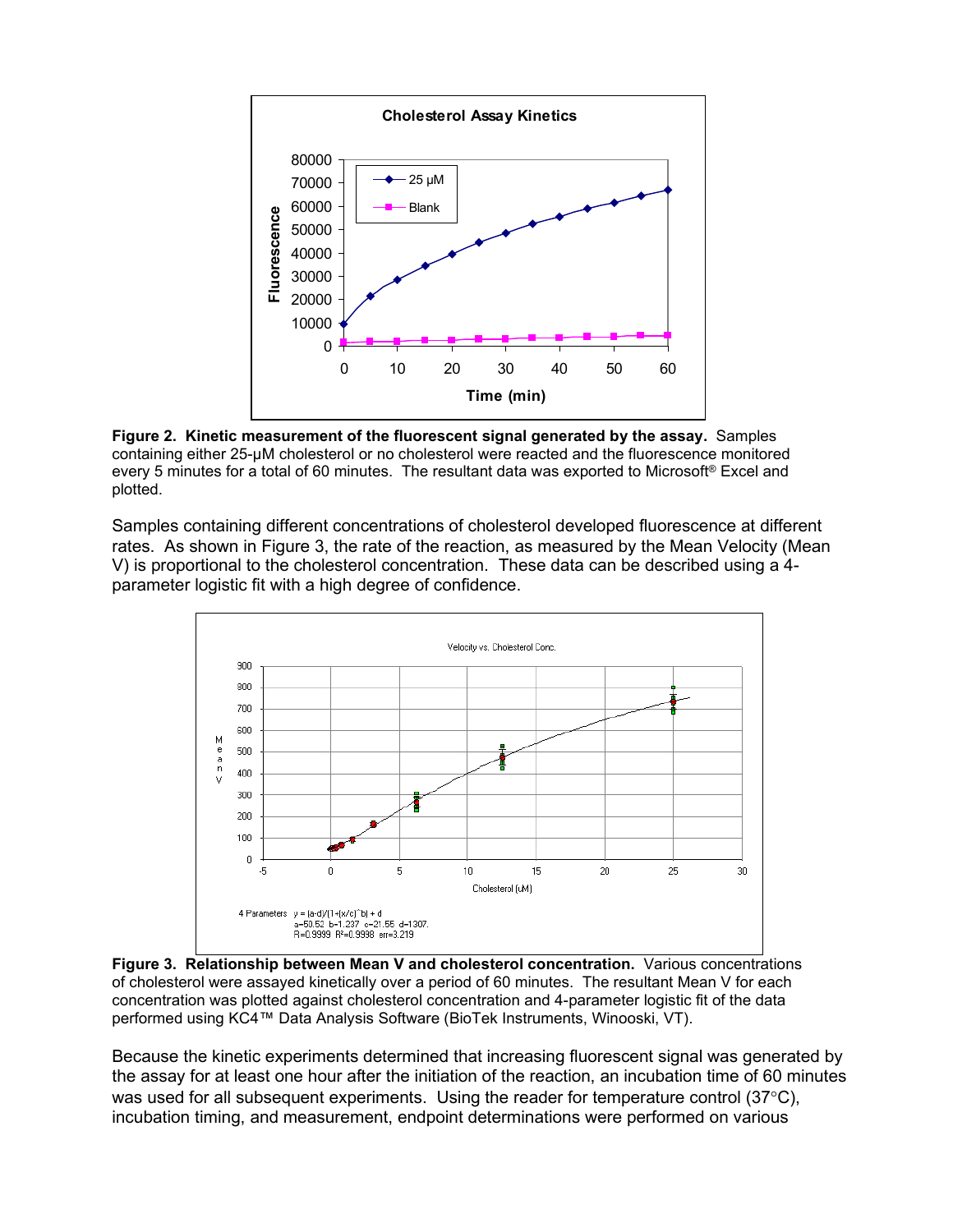concentrations of cholesterol as described previously. As depicted in Figure 4, as cholesterol concentration increases so does the fluorescence generated. Samples with cholesterol concentrations as low as 0.2 µM can be detected (Figure 4 inset), which equates to approximately 4 ng/well. Using a polynomial regression analysis to describe these data, one can determine concentrations from unknown samples with a high degree of confidence, as the correlation coefficient  $(R^2)$  is 0.9996 (Figure 4).





### **Discussion**

We have demonstrated that the Synergy™ HT Multi-Detection Microplate Reader can capably and reliably quantitate cholesterol in samples. Although these assays utilized opaque black plates and fluorescence determination from the top, the Synergy™ HT Multi-Detection Microplate Reader is capable of either top or bottom fluorescence detection via software selection. While this assay required fluorescence for detection, the product of the reaction, resorufin, can also be measured by absorbance due to its high absorbance extinction coefficient [3]. The Synergy™ HT uses two different optics systems for reading fluorescence and absorbance. When measuring fluorescence the reader uses a tungsten-halogen light source and excitation and emission filters to provide wavelength specificity. Absorbance measurements are carried out using a xenon flash lamp light source and a monochromator for wavelength selection.

In addition to improved detection limits, this cholesterol assay has many advantages. The assay can be performed as a continuous reaction containing all of the constituents, including enzymes, from the beginning. This eliminates the need for reagent addition during the assay and once the reaction mix is added the assay is set to run to completion. This feature makes the assay well adapted for automation and HTS. The sensitivity of the assay offers advantages in regards to required sample volume. For example, samples of normal serum cholesterol levels need only be 0.01 µl in order to be detected using this assay, saving on precious experimental samples [2]. Simple alterations to the assay can provide more information for the investigator. Running parallel assays of samples with and without cholesterol esterase has been suggested by the kit manufacturer as a means to determine the fraction of cholesterol that is in the form of cholesterol